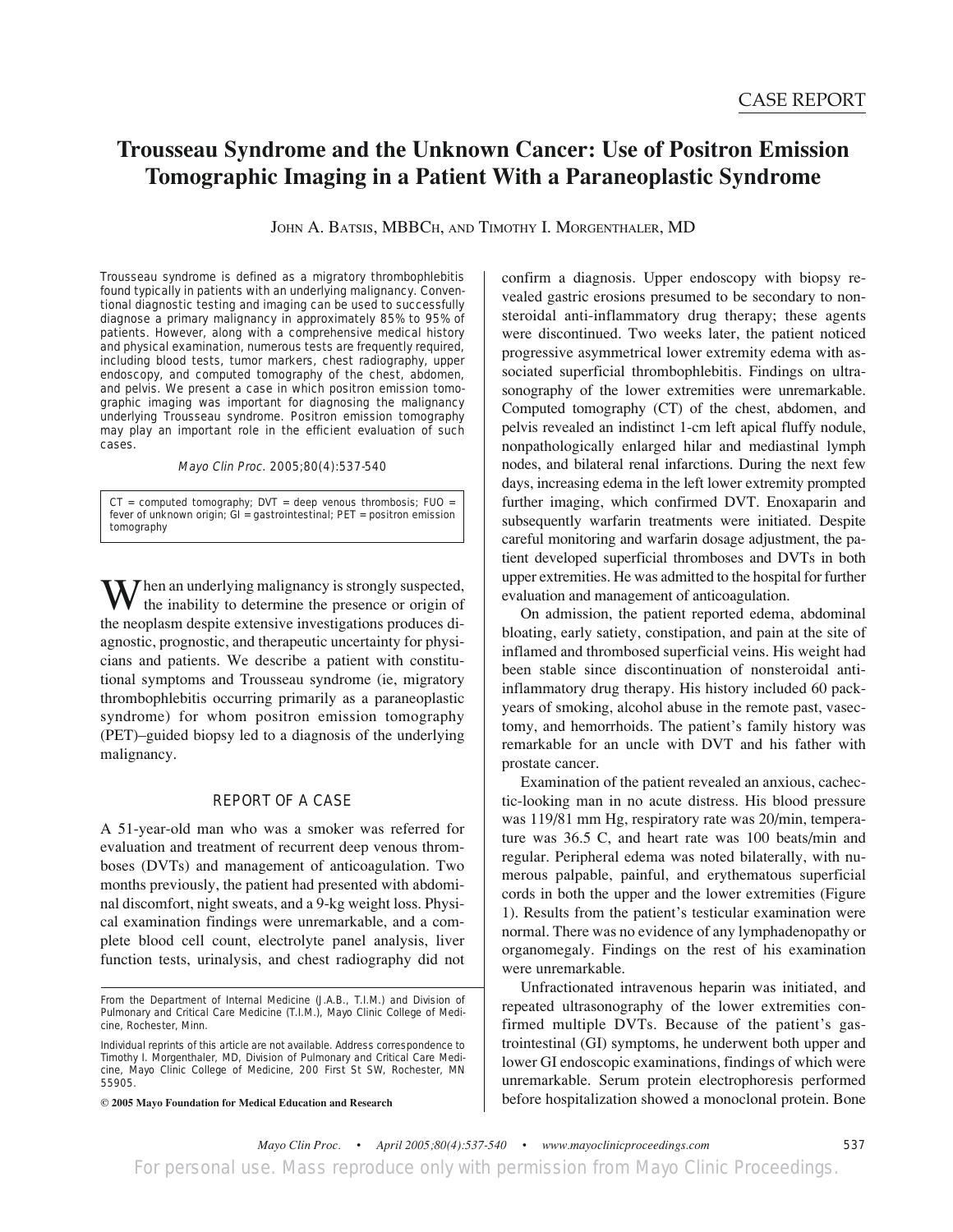

FIGURE 1. The painful, raised, erythematous palpable cords (arrows) of migratory superficial thrombophlebitis seen on physical examination.

marrow biopsy specimens revealed a plasma cell disorder with a 10% to 30% involvement of monoclonal  $\lambda$  plasma cells with normal trilineage hematopoiesis and cytogenetics. The patient's paraneoplastic panel (including antineuronal nuclear antibodies, Purkinje cell cytoplasmic antibodies, amphiphysin antibodies, collapsin response-mediator protein-5-IgG antibodies, striated muscle antibodies, calcium channel binding antibodies, and acetylcholine receptor binding antibodies) was normal, and his  $\beta_2$ -microglobulin level was slightly elevated at 1.84 µg/mL. Because Trousseau syndrome is not strongly associated with plasma cell disorders, we intended to perform a video-assisted thorascopic surgical biopsy of the only other abnormality found with conventional imaging, the lung nodule. Before the planned biopsy, PET revealed a hypermetabolic mediastinal lymph node (Figure 2) and paradoxically little activity in the lung nodule. An inferior vena cava filter was inserted before the patient underwent video-assisted thorascopic surgical biopsy and mediastinoscopy. The lung nodule noted on CT was not palpable or identifiable during the biopsy and was believed to be due to scarring. Results from biopsy of the lymph node revealed a metastatic grade 4/4 adenocarcinoma in a sinusoidal pattern. The keratin staining pattern suggested a possible primary neoplasm of the lung or upper GI tract. The patient was discharged from the hospital. Radiation therapy and chemotherapy were initiated for a presumed non–small cell lung cancer.

## **DISCUSSION**

Malignancy and thromboembolism are associated closely. Venous thromboembolism is increased 4-fold in patients with cancer, and underlying malignancy accounts for 10% to 20% of causes of DVT.<sup>1-3</sup> Proposed mechanisms include

changes in antithrombotic and prothrombotic proteins, cytokine activation, and endothelial dysfunction, conditions that can lead to chronic disseminated intravascular coagulation.<sup>4-8</sup> Armand Trousseau,<sup>9</sup> who first described the association between migratory thrombophlebitis and visceral malignancy, said thrombophlebitis is often the initial sign of underlying malignancy. Speaking at the Hotel-Dieu de Paris in 1865, he noted, "I have long been struck by the frequency with which cancerous patients are affected with painful edema of the superior and inferior extremities.... I have since had the opportunity of observing other cases of painful edema, in which at autopsy, I found visceral cancer but in life, there was no appreciable cancerous tumor. The remarks which I have made on the frequency of phlegmasia in cancerous patients necessitates for you, gentlemen, to search for cancer in these situations."9,10 Interestingly, Trousseau himself subsequently presented with the syndrome he described and died of gastric carcinoma.

Malignancies most commonly associated with Trousseau syndrome include those of the pancreas, lung, prostate, stomach, and colon, with pancreatic cancer accounting for  $50\%$  of all cases.<sup>11</sup> Whether extensive screening for malignancy in idiopathic DVT is warranted in asymptomatic patients is controversial; however, most authorities follow Trousseau's admonition to search for an underlying malignancy when presented with migratory thrombophlebitis of otherwise undetermined origin.

On the basis of pooled data, the odds ratio of malignancy in patients with DVT compared with that in patients without DVT is 3.2.12 Moreover, the risk of recurrent DVT in such patients is substantially higher.<sup>13</sup> Therefore, some researchers have advocated more extensive evaluations than history and physical examination alone for patients with idiopathic DVT, including CT of the lungs, abdomen, and pelvis and endoscopic examination of the GI tract.<sup>14-16</sup> The hope is to identify and optimize treatment of the underlying neoplasm, which is ultimately found after exhaustive testing in 85% to 95% of these patients.13,14,17,18 In our patient, an extensive search for a neoplasm had begun before hospitalization became necessary and continued concurrently with early hospital stay. Ultimately, PET was helpful in guiding biopsy. Speculatively, earlier use of PET in the search for malignancy could have prevented many other less fruitful tests.

Prior studies have shown the accuracy of PET with fluorodeoxyglucose F 18 in diagnosing, staging, and, therapeutic monitoring of cancers of the head and neck, lungs, breast, and colorectum; lymphomas; and melanomas. Extremely few studies have examined the utility of PET in patients presenting with paraneoplastic syndrome; none were conducted in patients with migratory thrombophlebi-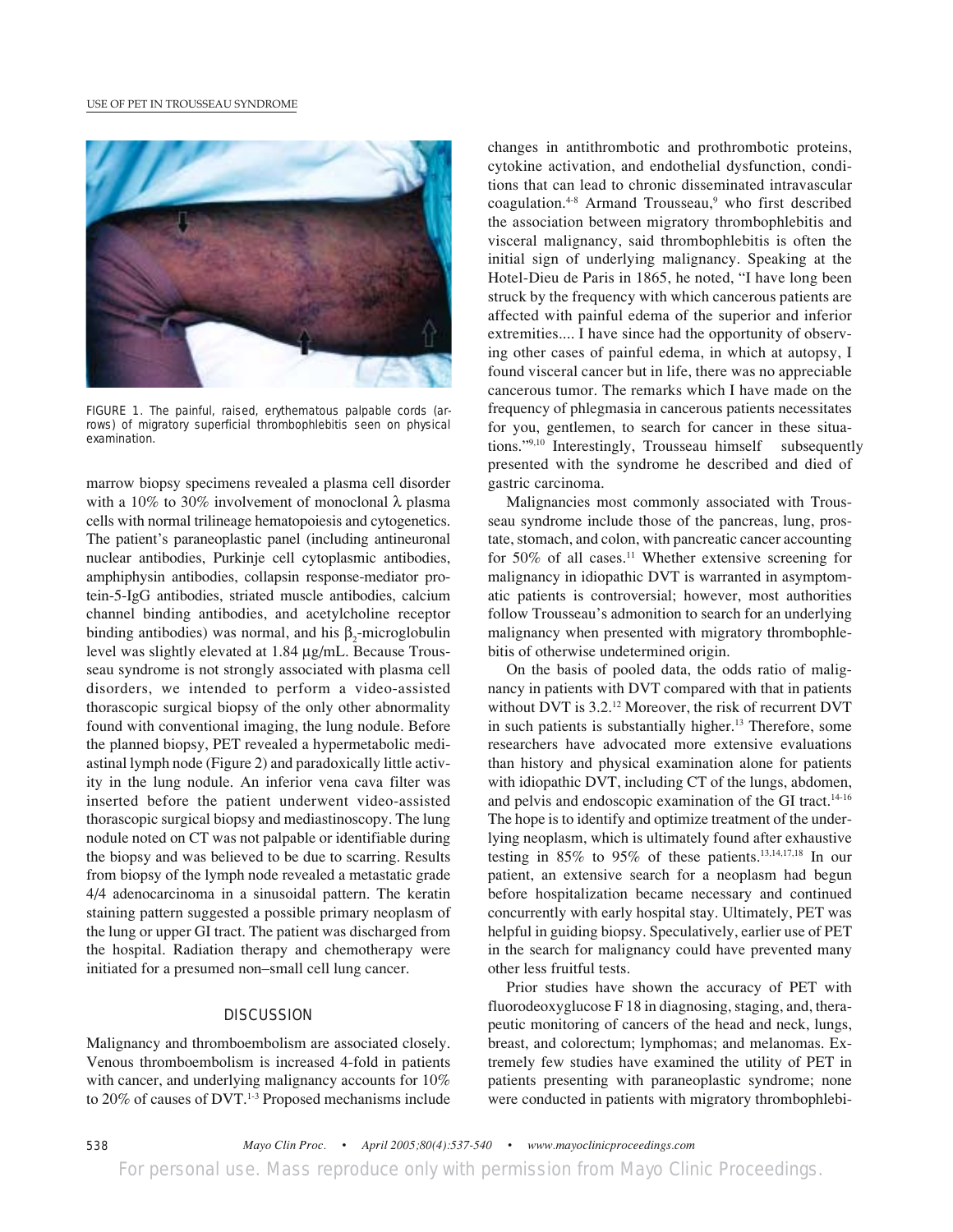#### USE OF PET IN TROUSSEAU SYNDROME



FIGURE 2. Computed tomogram (CT) (upper left) shows some bulkiness in the left hilar region, with an area of hypermetabolic activity within a large lymph node (arrow) identified on the CT/positron emission tomogram (PET) image fusion (lower left); PET (right) confirms this area (arrow) in the mediastinal region.  $A =$  anterior;  $L =$  left; P = posterior; R = right.

tis.19,20 However, PET has been useful for patients presenting with cancer of unknown primary origin and more recently for diagnosing malignancy in patients with fever of unknown origin (FUO).

In a meta-analysis evaluating the diagnoses of primary malignancy in 298 patients with cancer of unknown primary origin, PET showed a sensitivity of 0.87 (95% confidence interval, 0.81-0.92) and a specificity of 0.71 (95% confidence interval,  $0.64$ - $0.78$ ).<sup>21</sup> In several series using nonfunctional imaging, a primary tumor was not localized in 70% to 80% of patients with cancer of unknown primary origin; PET suggested the diagnosis in an additional 30% to 40% of patients with cancer of unknown primary origin.22-24 Interestingly, the likelihood of subsequent primary cancer after a normal PET scan is minimal.23-25

For patients with FUO, PET has been advocated as an adjunct to tools currently used to search for underlying neoplastic, infectious, and autoimmune disorders. Sensitivity and specificity are lower than those found in cancer of unknown primary origin, at 50% and 46%, respectively.<sup>26</sup> The study by Lorenzen et al<sup>27</sup> of 16 patients with FUO showed that PET led to correct diagnosis in 11 patients (69%) and had a high negative predictive value for subsequent specific etiology. A larger study by Blockmans et  $al<sup>28</sup>$ showed that PET helped establish a diagnosis in 41% of their 58 patients.

The cost per patient of whole-body PET with fluorodeoxyglucose F 18 is approximately \$2000 to \$3000 (US). In our patient, the combined costs of other evaluations (CT, GI endoscopy and biopsy, bone marrow biopsy, blood tests, and manipulation of anticoagulation to facilitate safe testing) far exceeded this amount. Therefore, we suggest that PET be considered early in the evaluation of patients with Trousseau syndrome because PET may be more efficient, less invasive, and more cost-efficient. A trial to evaluate this strategy prospectively is needed.